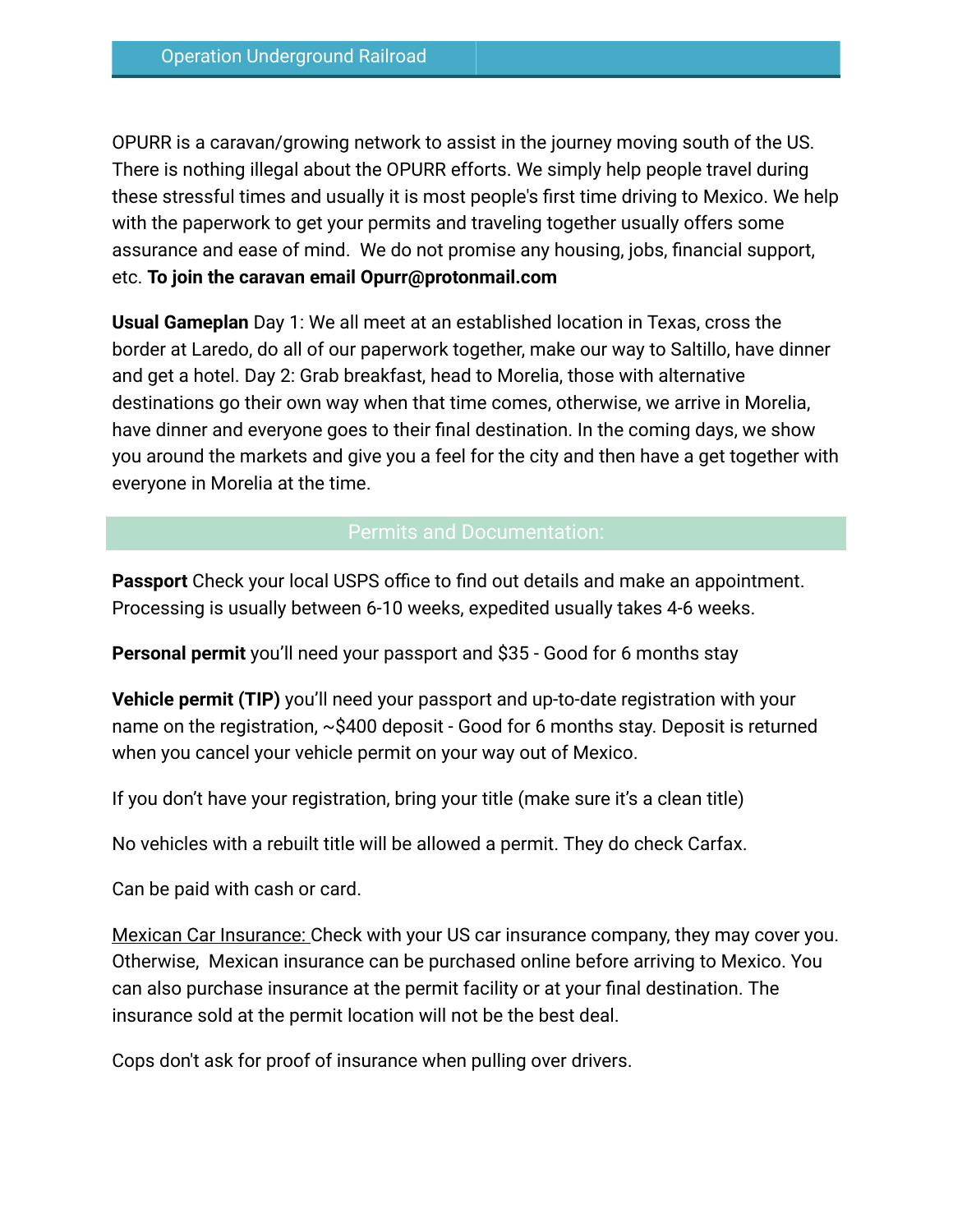**Menaje de Casa (Household Items) Tax Exemption:** If you're traveling with lots of household items, you may consider aquiring this tax exemption form from the Mexican Consolate abroad. Otherwise, you ma be asked to pay a tax at the border. The most someone was taxed was \$80. [Learn more here about aquiring the Menaje de Casa Tax](https://www.mexperience.com/menaje-de-casa-importing-personal-goods-to-mexico/) [Expemption Here](https://www.mexperience.com/menaje-de-casa-importing-personal-goods-to-mexico/)

Others have had success traveling through the Colombia border crossing wihtout form.

Apps used for communication:Telegram and Zello (walkie talkie). When available, we will use actual hand held radios.

Tolls: We travel on the toll roads the majority of the time in Mexico and the tolls to Morelia total out to about \$50 - Tolls will be more if traveling with a trailer bigger than a cargo trailer. "While traveling on the Mexican Toll Roads you will get a ticket when you pay the toll. It is important to keep this ticket because it will be your insurance while traveling on the toll road. If you crash, or are involved in an accident, your toll receipt will help you avoid paying road repair and maintenance charges. Also, if your car should break down, your ticket covers roadside assistance. The roadside assistance is provided while driving on the toll roads by the [Green Angels,](https://www.mexbound.com/green-angels/) which are the Mexican equivalent of the AAA in the United States." The receipt is not your insurance incase of damaged or stolen vehicle.

## **Traveling to Morelia**

Here's a great article to learn more about Morelia. There's info about traveling to Michoacan and what to expect this winter season. <https://www.mexperience.com/travel/colonial/morelia/>

Morelia Freedom Cel[l Telegram Group](https://t.me/moreliapublic)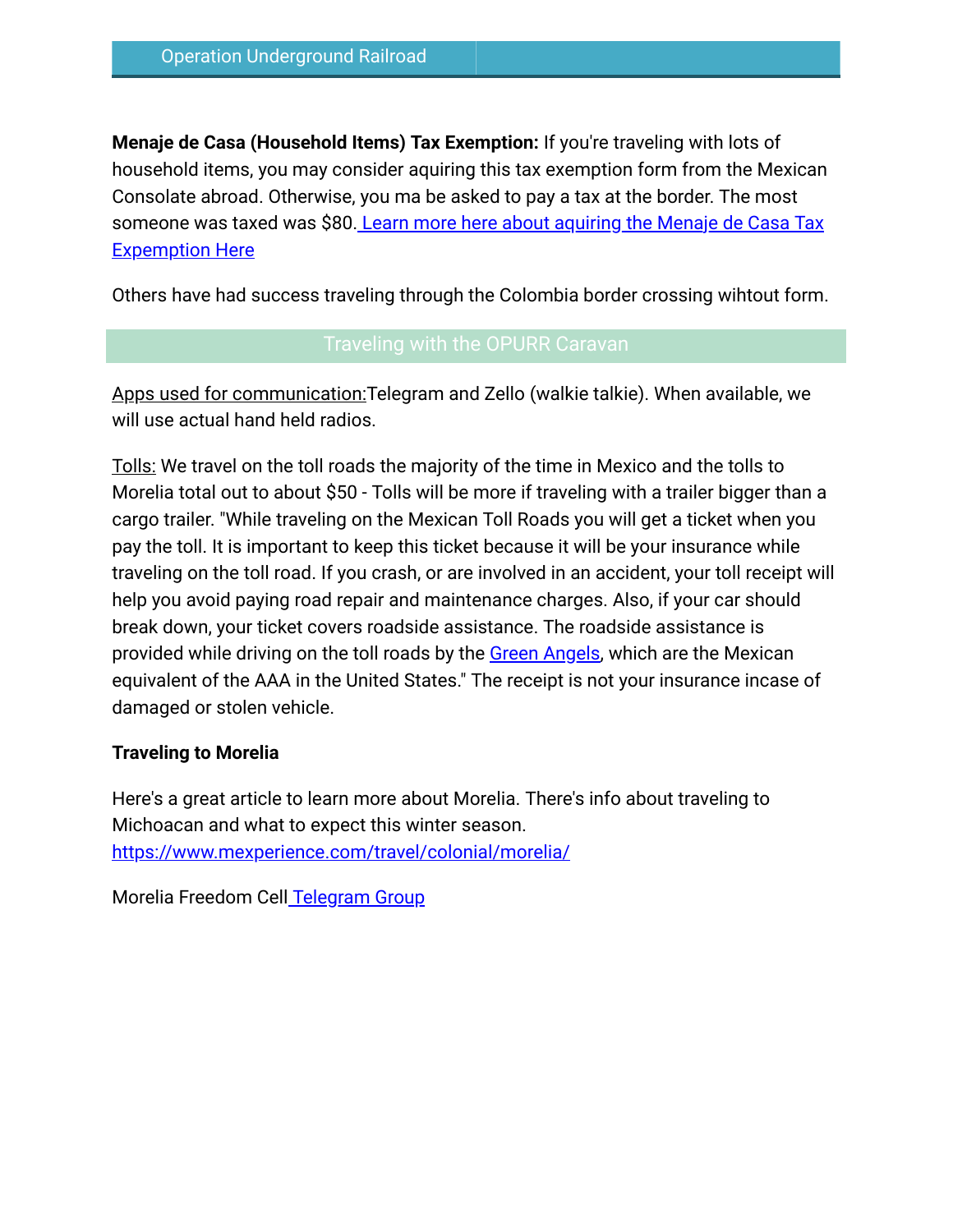#### Resources

**To Learn Spanish**

DuoLingo

[RocketLanguages](https://www.rocketlanguages.com/spanish)

**[Spanish with Gina](https://t.me/joinchat/1qKX2cLT_bM1N2Nh)** 

#### **Applying for Residency**

Apply in your home country before leaving. You cannot apply once in Mexico for temporary nor permanent residency.

**Rosey** from [ARoseyRelocation.com](http://aroseyrelocation.com/) helps with residency quesitons, applications, housing, and more

**Adriana** on WhatsApp +524434406864 helps with residency questions, applications, housing, and real estate in Morelia, Michoacan.

**James Guzman** (Healthcare, moving questions, online income, real estate investment, tax minimisation and relocating to Mexico.)

www.borderlessblog.com www.borderlesshealthinsurance.com

#### **More Info on Vehicles**

<http://www.soniadiaz.mx/vehicles.html>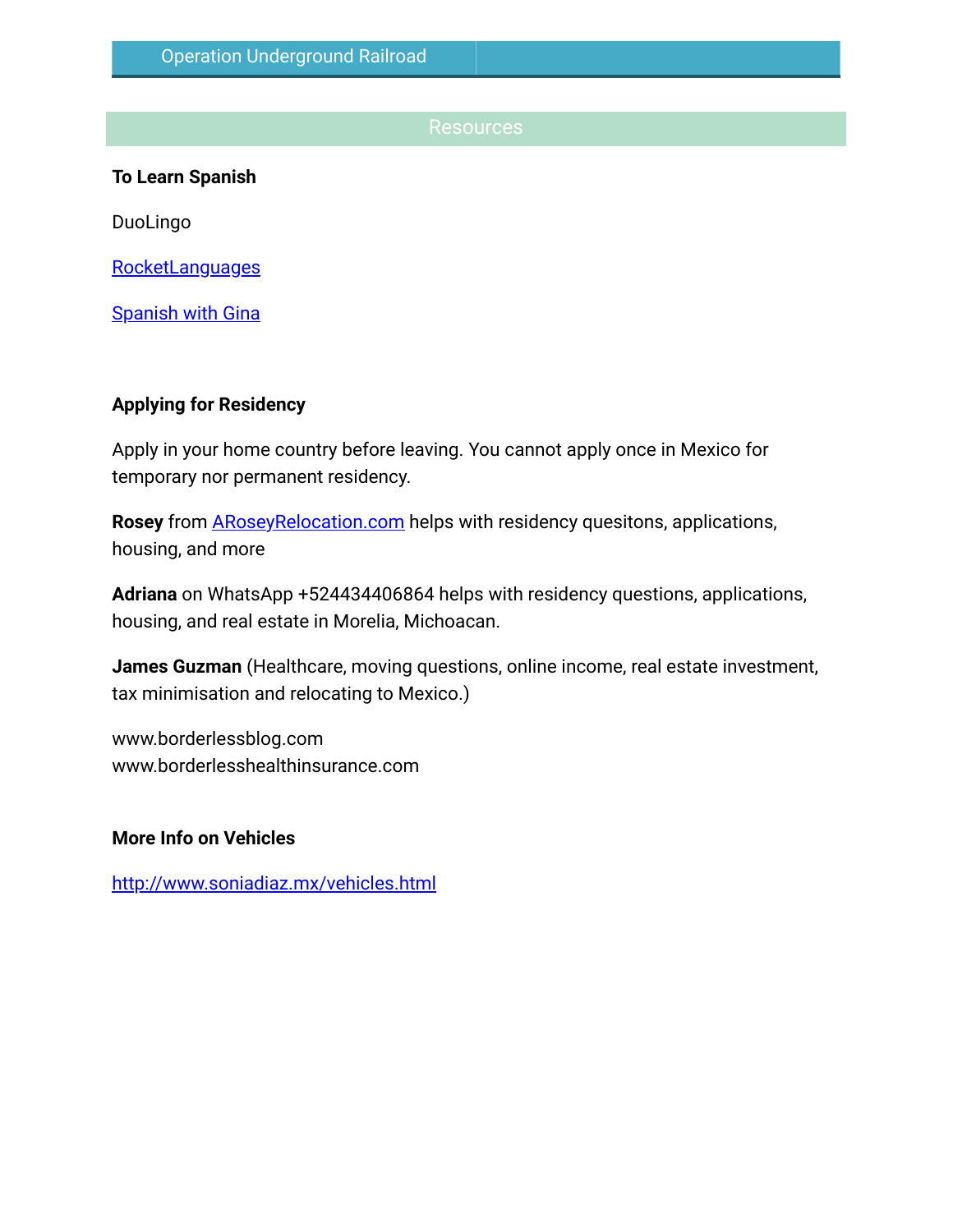# **FAQ's**

## Internet says no crossing except essential travel - Is that true?

No. We've had many experiences between our friends' circle travel by car, bus and air and not one was asked to show proof of emergency or "essential" travel, show any proof of negative tests, or answer any covid related questions entering Mexico. Borders between Mexico and US have continued as usual.

# Do you guys have experience with children crossing?

Yes. There's children, families, crossing everyday. We've had friends cross with their children without issues. As a parent, you need their birth certificate.

## Is it more difficult to cross with an RV?

You get a 10 year TIP with an RV, which is obviously far longer than a regular vehicle, so that actually might be perfect for some people! Buses and sometimes vans and trucks can also be registered as an RV in the US and again might be a beneficial option to extend the TIP for some.

RV's are recommended to cross at the Colombia border. Those we know who've crossed in an RV at Colombia have done so with no issues.

Other resources for your research [Sonia Diaz](http://www.soniadiaz.mx/vehicles.html) and [A Rosey Relocation](http://aroseyrelocation.com/)

Would you recommend purchasing travel health insurance / car insurance?

We don't have any experience purchasing travel health insurance. Here are some resources to contact for your research.

A Rosey Relocation and [James Guzman Borderless Health Insurance](http://www.borderlesshealthinsurance.com/)

Are there advantages to driving vs flying to CDMX and then taking buses?

As far as restrictions go, when flying you'll have to wear a mask and deal with temp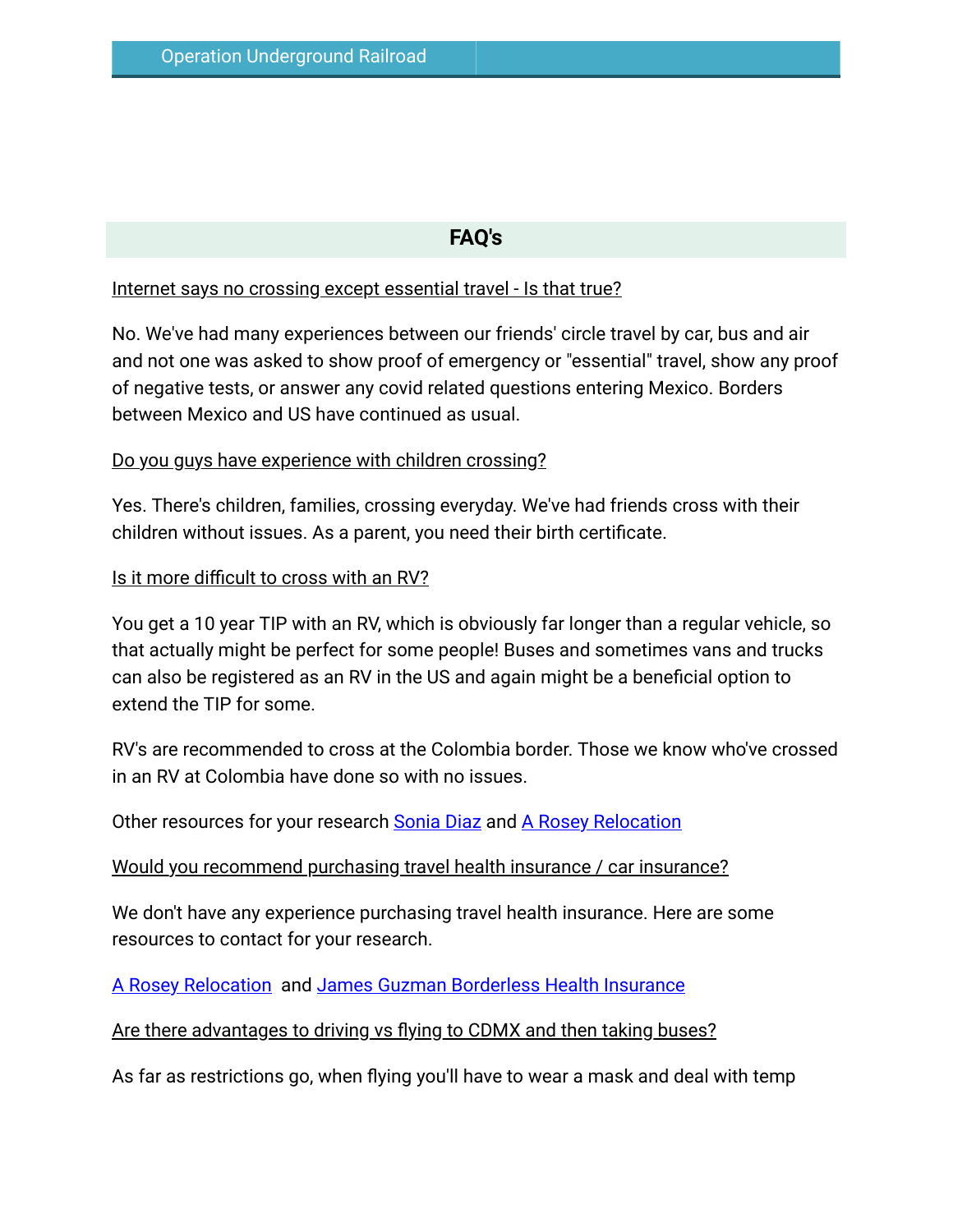checks and hand sanitizer, masks are required taking a bus, and none apply for driving.

# Mexican propoganda

I've read on the various government pages that the federal government is fining, jailing, and/or deporting foreigners that aren't following covid policies such as social distancing and mask wearing. Morelia says specifically they are watching for social distancing and mask wearing in cars. That's just scare tactics?

Complete scare tactics. Every state in Mexico is different but no one is fining, jailing, or deporting foreigners. There are some that have stay at home orders and are enforcing them and others who may or may not and are not enforcing them either way. We have been to the following locations without any issues: Morelia, Michoacan, Monterrey, Nuevo Laredo, San Luis (These are places we'll drive through), San Miguel de Allende (temp scans when arriving into town up until 6pm), Guanajuato, Zihuatanejo, and have had friends in Guadalajara where none of the scare tactics are enforced.

## What about dogs?

You can cross with men's best friend without any issues.

# Can you buy a car there easily?

You need to have a Temporary Residency or Permanent Residency to obtain the required tax ID/voter ID # to purchase a vehicle. [Sonia Diaz has more info on her site](http://www.soniadiaz.mx/vehicles.html)

# Are there any ride-share services in Morellia (Uber/Lyft)?

Yes! Uber and it is readily available to get to and from places. A ride is usually about \$2- \$3. There is also local public transportation and we know a few places to purchase used bikes to get around if that's an interest.

# Any information on banks that are small and local near Morelia?

Haven't looked into this since we haven't considered getting a mexican bank account. Although, as a tourist or expat you can open a bank account in mexico. I would suggest searching online or contacting Rosey [http://ARoseyRelocation.com](http://aroseyrelocation.com/) She's an expert in lots of things Morelia.

# How is it there for African Americans?